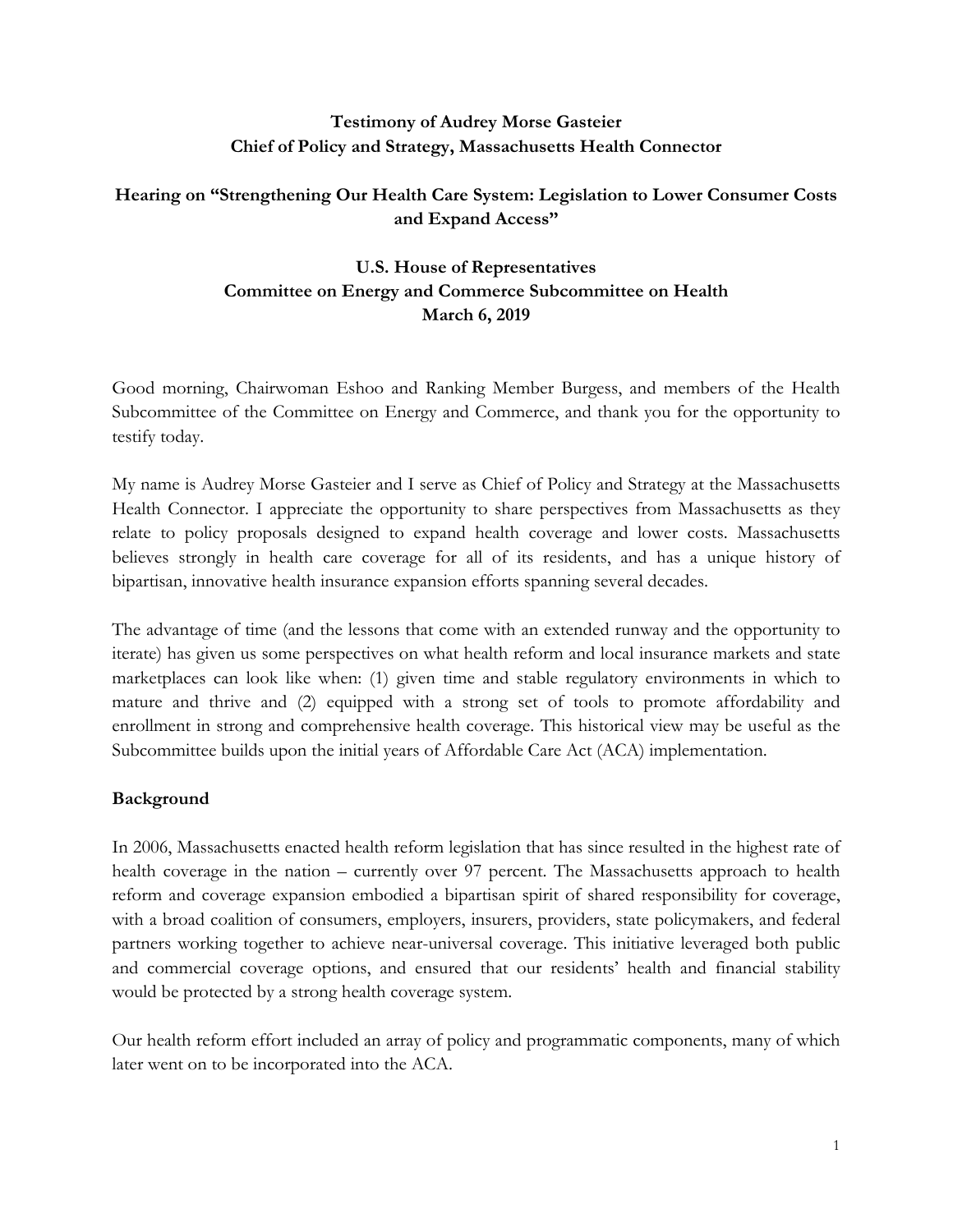Our guiding principles for reform include: (1) promoting coverage of a strong set of benefits and services; (2) building on commercial carrier coverage; (3) ensuring fair competition among insurance carriers; (4) providing affordability supports for coverage, particularly for low- and moderate income residents; and (5) instituting mechanisms to protect consumers.

Specifically, our reform law created a state-based marketplace, the Health Connector, a competitive marketplace for individuals and small businesses to shop for high-quality health coverage. The Health Connector has been a programmatic and policy-making cornerstone of our 13-year reform history. Since its inception, the Health Connector has administered a unique state-designed program that provides subsidies for low- and moderate-income individuals to help them afford coverage— in a program originally called Commonwealth Care, later renamed ConnectorCare after the implementation of the ACA. Further, the Health Connector operates a curated, competitive marketplace platform for unsubsidized individuals and small businesses to shop for commercial coverage. The Health Connector also governs the Commonwealth's state-level requirement that adult residents carry coverage that meets minimum standards.

A few years after these reforms took effect, Massachusetts implemented the additional reforms of the ACA, and has also since enacted legislation to promote health care quality and cost-containment.

Today, the Commonwealth enjoys a strong health insurance market and the Health Connector is a stable, high-functioning, and competitive ACA-compliant marketplace, with nine carriers selling 57 plans to individuals and 70 plans to small businesses for plan year 2019. Competition among carriers is strong and the Health Connector's 280,000 enrollees have access to meaningful choice. The vast majority of our membership reports satisfaction with their experience with the Health Connector and, since its creation in 2006, the Health Connector has worked to steadily grow its membership. Its nongroup enrollment now comprises roughly 80 percent of the entire Massachusetts nongroup market.

While every state's health insurance market and needs are unique, we hope to offer perspectives and experiences that might help inform the Subcommittee about evidence-based ways to allow health insurance markets and marketplaces to thrive and to ensure even stronger access to high-value coverage in stable markets. Our 13-year experience of market-based health reform and running a state-based marketplace offers some indications about what works and what is possible, all while recognizing we are still learning and the work of ensuring access to affordable coverage must continue.

#### **Three Building Blocks of Our Successful Coverage Expansion and Market Environment**

There are three key building blocks that have been particularly critical to our market's success on affordability, access, and stability.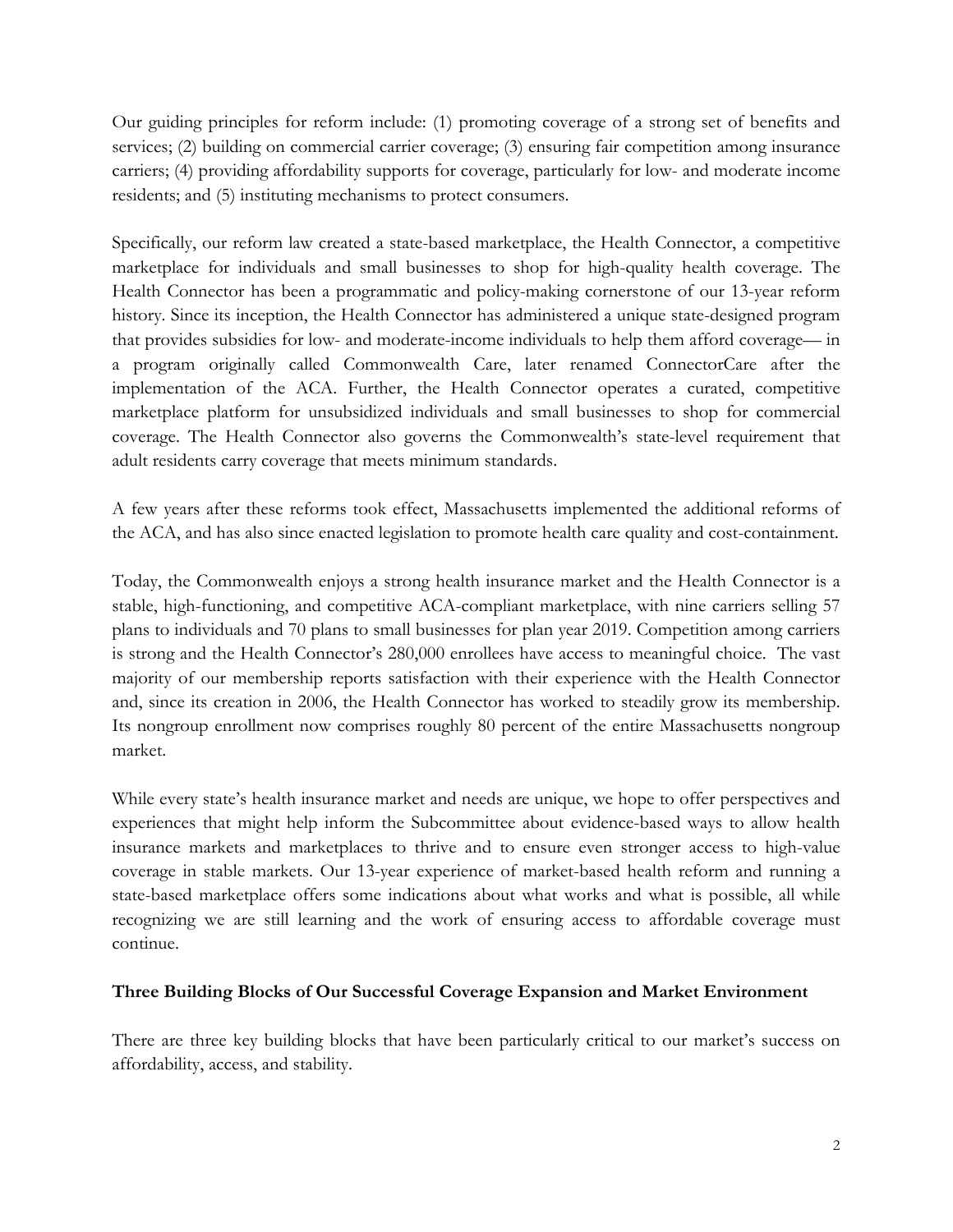### *(1) Flexible State Investments to Make Coverage More Affordable and Accessible to Low- and Moderate-Income Households*

One of the Massachusetts Health Connector's most unique and effective tools for promoting access and affordability is its ConnectorCare program for individuals with income up to 300 percent of the Federal Poverty Level (FPL), sometimes referred to as a "state wrap" program. ConnectorCare provides additional state subsidies to individuals enrolling in lower-cost Silver tier plans by providing both premium and cost-sharing subsidies in addition to ACA subsidies.<sup>1</sup> Depending on income, enrollees have access to zero- or low-dollar premium plans, zero- or low-dollar co-pays, and no deductibles or co-insurance. This program currently covers approximately 200,000 individuals, or about three-quarters of total nongroup enrollment in the Health Connector. Our experience is that this level of affordability assistance is critical to residents at these income levels, who do not have access to employer-sponsored insurance and are earning low wages that have not kept pace with health care costs, and helps draw and retain widespread enrollment among a population that would otherwise be at higher risk of uninsurance.

In addition to directly assisting Massachusetts residents who would otherwise struggle to afford health coverage, the program also benefits the broader commercial market for unsubsidized individuals and small groups. The Health Connector has designed the ConnectorCare program to foster competition among participating carriers, which compete to be the lowest cost plan and thereby enroll a larger share of the program's enrollment. These competitive dynamics pull down the pre-subsidy base cost of premiums, which are then available to unsubsidized enrollees and even small businesses, which are situated in the same commercial market risk pool as our nongroup market.

### *(2) State-Based Approaches to Keeping Markets and Risk Pools Healthy and Stable*

Massachusetts has long taken a proactive approach to ensuring the health and stability of its health insurance market and risk pool. It has accomplished this through an array of carefully calibrated regulatory approaches that respond to local market conditions and policy objectives, ensuring a stable insurance landscape and promoting core consumer protections.

To promote a fair and competitive health coverage market, Massachusetts has taken a number of steps over the years to strengthen its market and protect against consumer risks, including:

• Prohibiting insurance carriers from denying coverage to residents with pre-existing health conditions;

<sup>&</sup>lt;u> 1989 - Johann Stein, markin film yn y breninn y breninn y breninn y breninn y breninn y breninn y breninn y b</u> <sup>1</sup> As an example, a 42 year old living in Worcester, Massachusetts who is earning \$20,000 per year (168.35% FPL) would have access to coverage based on a \$288 "full cost" silver plan, with an APTC subsidy of \$192 bringing their premium down to \$96 per month. ConnectorCare, however, adds an additional state premium wrap subsidy of \$53, further lowering this individual's monthly contribution to \$43.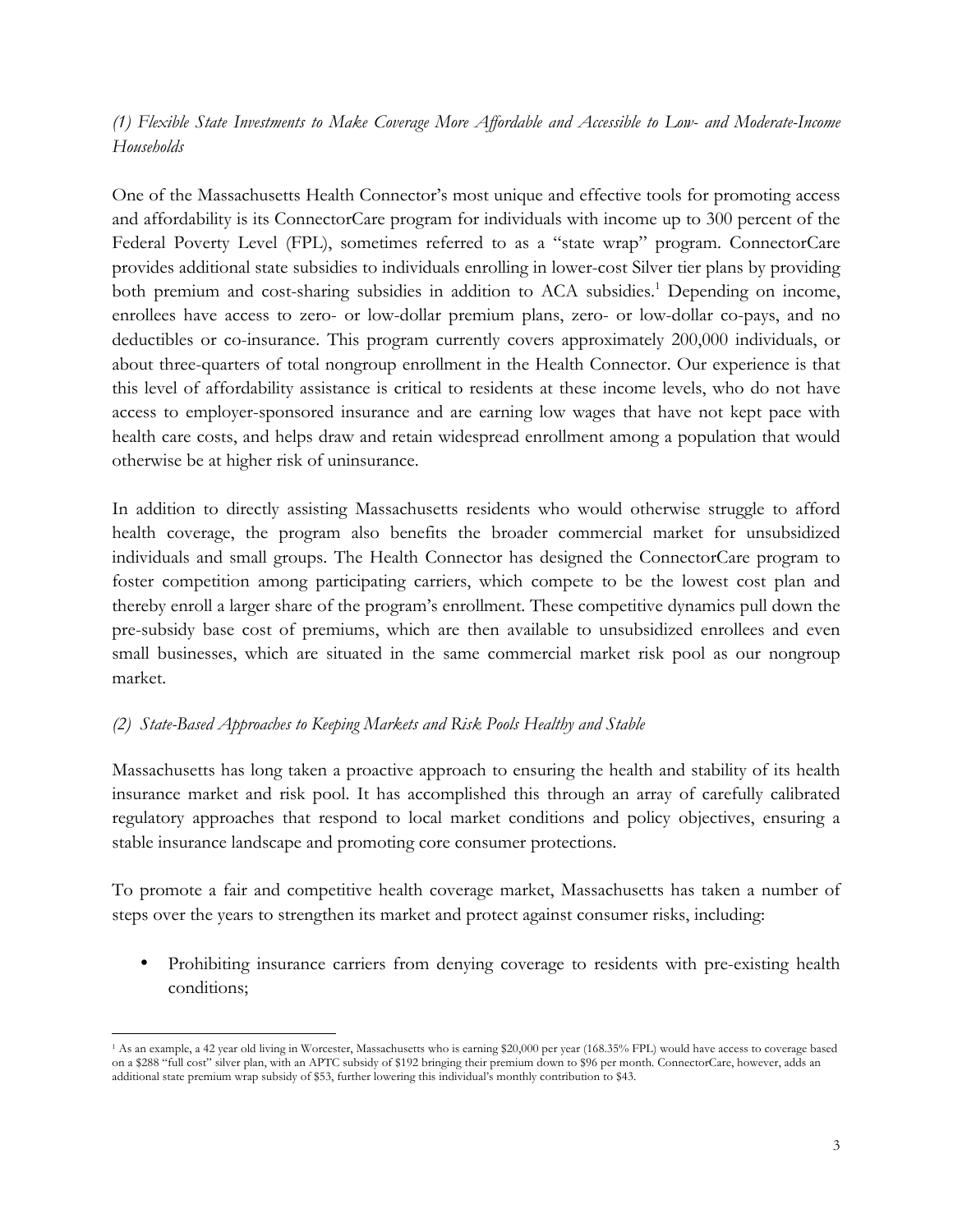- Requiring guaranteed issue, guaranteed renewability, and community rating;
- Setting rigorous standards for health plan minimum medical loss ratios (MLR) that are higher than those required by the ACA; and
- Merging the nongroup and small-group markets; and further expanding the insurance risk pools by adding the population of residents with subsidized coverage purchased through the Health Connector to our commercial "merged market."

Further, an array of state laws and regulations around market behavior and comprehensive coverage standards have resulted in little room for non-compliant plans, keeping our market's risk pool stable and broad, and our residents in coverage that is there for them when they need it.

In addition, since 2007, the Commonwealth has had its own "individual mandate," requiring individuals to maintain coverage that meets minimum creditable coverage standards; this ensures that people do not buy health insurance only when they expect to need it and then later drop out of coverage, driving up premiums for everyone else. Our individual mandate has helped foster a market environment where consumers, issuers, and providers are protected.

These localized approaches to stewarding our state insurance market – through policy-making, regulation, and market engagement – have been driven at the state level, which allows for us to continue to react to local market conditions and needs.

# *(3) Robust In-Person Outreach and Education for Enrollment in Health Coverage*

Since our earliest coverage expansion efforts, the Health Connector has seen first-hand the powerful role of outreach and consumer assistance for drawing residents into health coverage through the marketplace. Outreach is an integral part of successful coverage expansion and is also an essential component of keeping risk pools stable, by drawing often healthier risk into the marketplace, improving market stability and affordability for all. The Health Connector runs a robust Navigator program partnering with 16 organizations composed of a mix of community-based nonprofits, public health organizations, fishing industry organizations, and community health centers. To be responsive to the nature of the populations in need of the most assistance to join and stay in coverage, the Health Connector's Navigator grantees offer assistance in 21 languages. Approximately one-third of Massachusetts residents who have been assisted by Navigators speak a language other than English; about 12 percent speak a language other than English or Spanish.

Through deep local community ties, Navigators help bring new people into the ranks of the insured because they can assist people where they live, work, and go to school. During the Open Enrollment period for 2019 coverage, Navigators held over 400 informational events to educate Massachusetts residents about their health care coverage options. Navigators also help keep people in coverage. During 2018, Navigators fielded nearly 30,000 renewal questions, over one-third of which came in during 2019 Open Enrollment.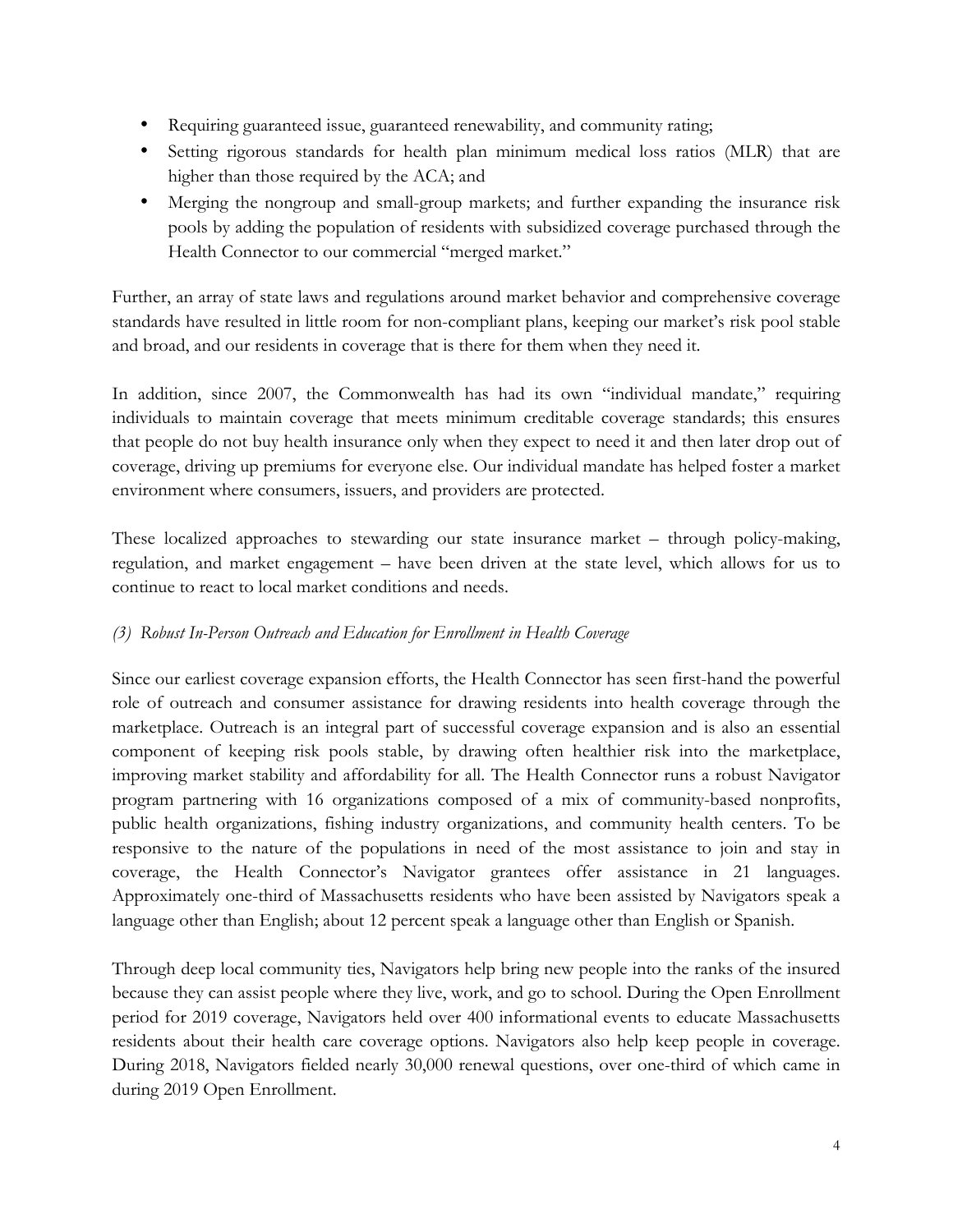Although Massachusetts has had a coverage rate near 97 percent for the last several years, maintaining and improving this high level of coverage requires ongoing and consistent work to educate individuals about coverage. Because the nature and purpose of marketplaces is to provide coverage to people who may be coming and going between other types of coverage, the population that needs assistance is always churning. As such, outreach will always be an ongoing component of a healthy, high-functioning marketplace.

In addition to broad-based marketplace awareness initiatives, the Health Connector analyzes data from the U.S. Census Bureau and other national data sources, as well as state-based sources of data on insurance trends, demographics, economic trends, and other population data to develop maximally effective outreach interventions. The Health Connector and our Navigator partners then craft and execute data-driven strategies in "target communities": cities and towns with the highest percentages of uninsured residents, such as Springfield, Lawrence, and Lowell. We conduct marketing and advertising in seven languages and a variety of print, radio, and television formats, as well as digital advertising and in-person events, with particular intensity in these target communities. The results of this on-the-ground, data-driven work are clear: During the 2019 Open Enrollment period that just concluded, 46 percent of new members came from these identified target communities, compared to 35 percent during 2018 Open Enrollment, when we hadn't yet begun intensive targeted outreach.

#### **Results**

The building blocks of reform I have detailed above have resulted in a number of successes for the Commonwealth's health coverage landscape and residents, including:

1. The lowest average marketplace premiums in the nation. In 2018, the Massachusetts Health Connector had the lowest average premiums of any marketplace in the country, at \$385 per month (before any subsidy was applied). These premiums are likely the result of a high degree of competition fostered by the design of the ConnectorCare program, the power of comparisonshopping when price sensitive consumers can compare standardized benefits in an apples-to-apples fashion, a high number of carriers (most of whom are local non-profits), state-based insurance market stability policies, and assertive outreach and assistance to consumers. These low premiums benefit not only the Massachusetts residents enrolled with the Health Connector, but the broader commercial market as well.

We note for the Subcommittee that these lowest-in-the-nation marketplace premiums are situated within a state market that has very robust and protective benefit requirements and cost sharing limits, clarifying that cost savings and affordability need not come at the expense of consumer protections. Further, we note that Massachusetts's overall health care system is one with relatively high medical costs, illuminating that the marketplace model has the potential of bending the curve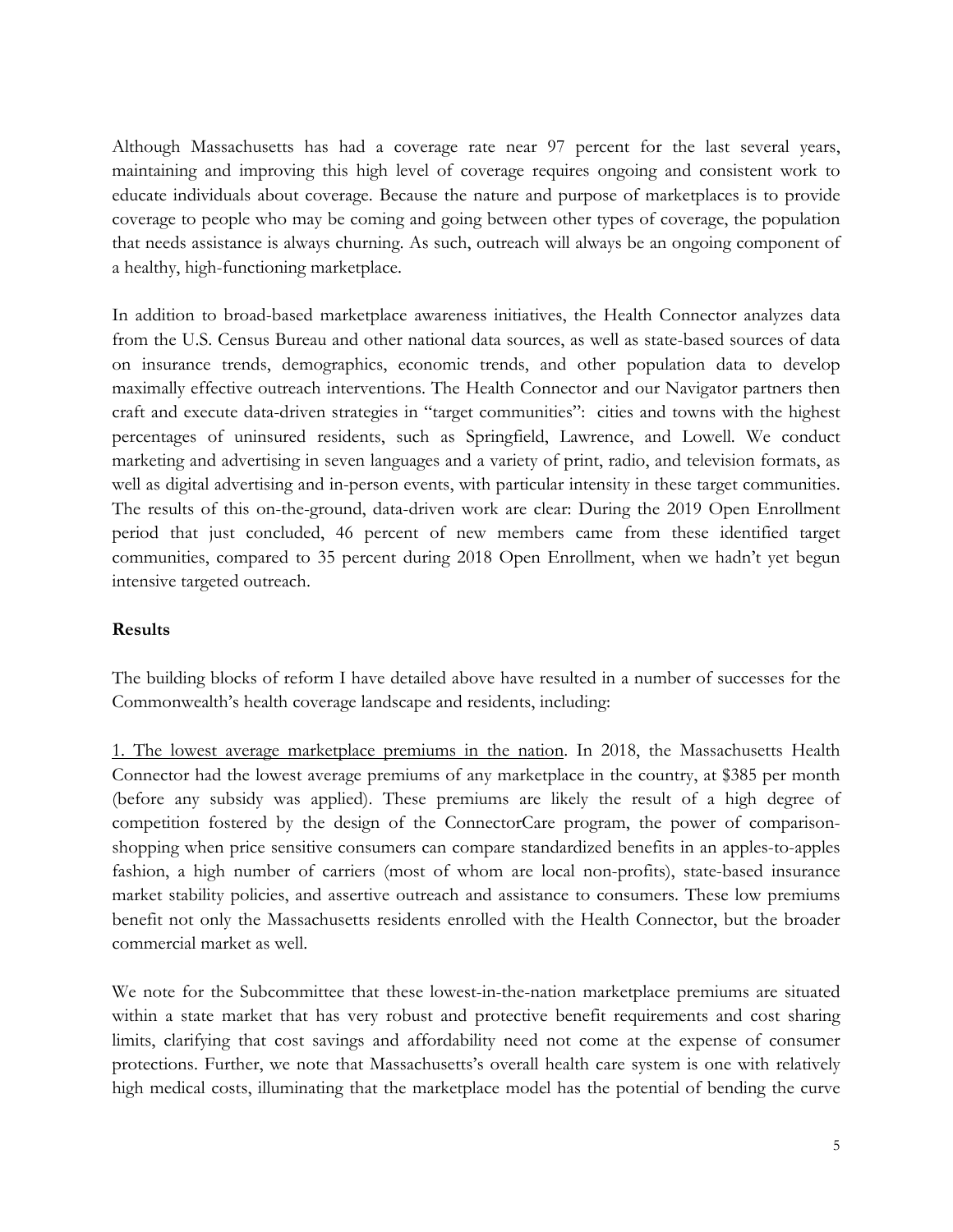for consumers even while the state and nation still have work to do in bringing down the underlying health care costs that drive premiums.

2. The highest rate of insurance coverage in the nation. Massachusetts has achieved nearly universal coverage, with over 97 percent of its residents in health coverage. The Health Connector continues to use data to better understand and reach individuals without coverage and communities at relatively greater risk of uninsurance, and we see recent evidence of further inroads in the remaining uninsured. The Health Connector serves 280,000 individuals and has one of the highest enrollments as a share of a state population of any marketplace.

3. This Open Enrollment, the Health Connector had the highest year-over-year marketplace enrollment growth in the nation. Over 60,000 new individuals signed up for 2019 Health Connector coverage this Open Enrollment, which ran from November  $1<sup>st</sup>$  to January  $23<sup>rd</sup>$ , longer than the federal Open Enrollment period and consistent with the state's Open Enrollment dates in recent years. This extra time, combined with affordable premiums and data-driven community-level outreach initiatives, helped Massachusetts lead the nation in marketplace enrollment this Open Enrollment.

4. Better physical, mental, and financial health for state residents. In 2017, the Urban Institute found Massachusetts ranked fourth among states for the lowest share of residents with past due medical debt, and Becker's Hospital Review named Massachusetts the second-healthiest state for the last two years. Along with strong insurance coverage, Massachusetts' healthy designation is driven by low obesity rates, the lowest teen birth rate in the country, low infant mortality rates and high percentages of well-baby checks and vaccinations.

### **Conclusion and Suggestions for the Subcommittee**

Based on the experience of Massachusetts, the combination of state-level control and flexibility, outreach, and funds to support enhanced affordability are the key building blocks that have led to historic gains in health coverage and a vibrant, competitive, and stable health insurance market that promotes health care access and protects people from financial ruin. We support this Subcommittee's interest in looking at evidence of what works in state insurance markets and marketplaces and its interest in ensuring that states have resources and tools to foster stable health insurance markets, make coverage more affordable through reinsurance or state wrap programs as they see fit to best address their local market conditions, and ensure that consumers have ready access to reliable in-person outreach and assistance.

With respect to the proposal to make funds available to states to stand up a federally or stateadministered reinsurance program or reduce cost sharing burdens, we support the combination of resources devoted to state options for further advancing affordability for consumers— whether they are low- and moderate-income and affordability would be achieved through a state-wrap program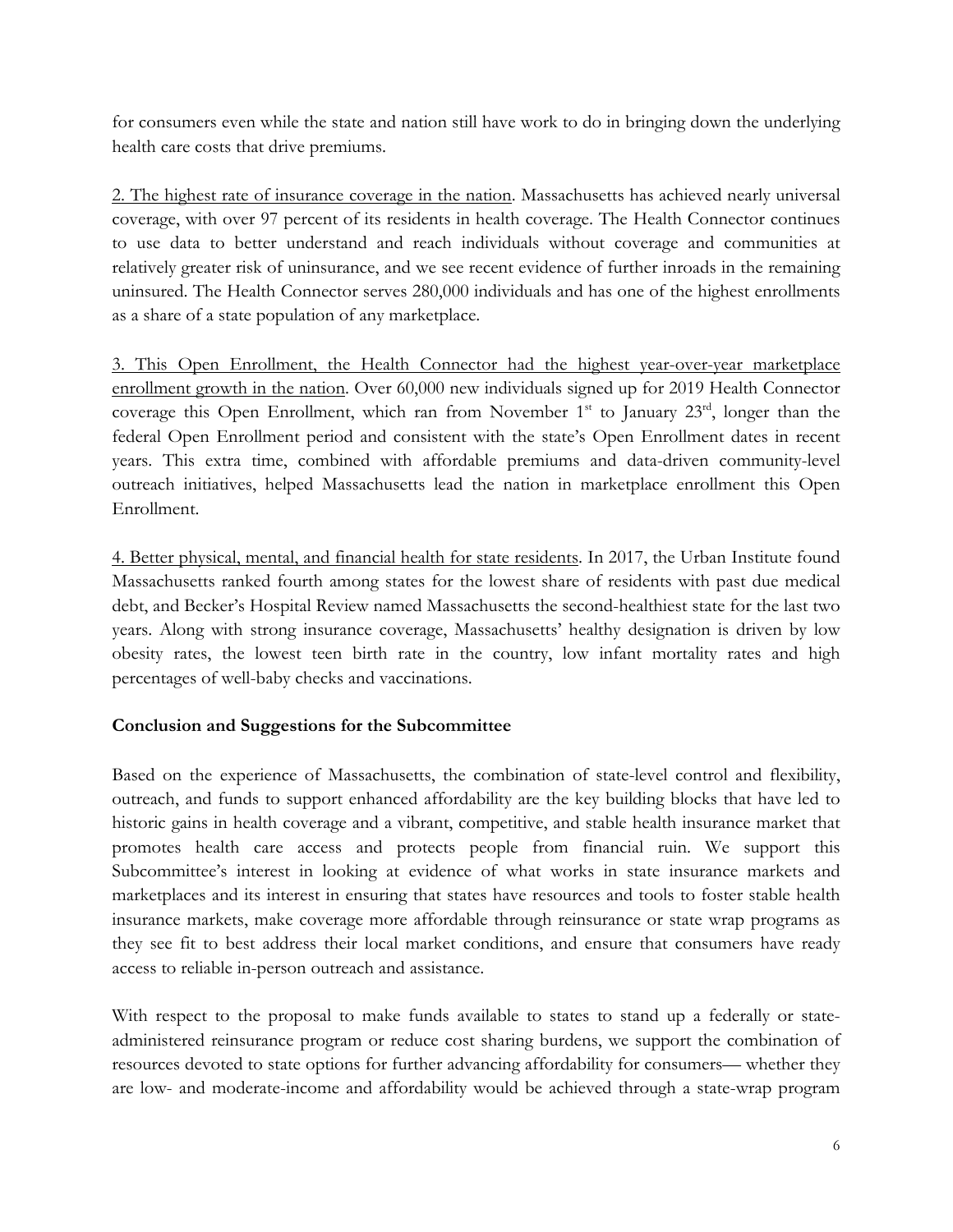designed by the state to meet local needs, or a reinsurance program that could lower premiums across the commercial market, helping unsubsidized enrollees as well. Each state's affordability challenges are likely to be unique, and it is important for states to have the flexibility to address the needs of their populations and market conditions. Although Massachusetts has the lowest average premiums of any marketplace in the country, unsubsidized individuals and small businesses continue to see challenges with affordability, and we support serious consideration of options for reinsurance programs, which are proven, powerful tools to promote affordability in those market segments. We need to identify opportunities to address small business affordability in our state, ranging from new initiatives through the Health Connector's small business platform to working on flexibility to preserve certain historical market approaches to small groups that are unique to Massachusetts's particular merged market structure.

With respect to the Navigator proposal, the Health Connector's experience suggests that a robust Navigator program is a vital component of ensuring access to coverage for the populations that need the most help getting into the ranks of the insured, and that the work they do contributes to the overall stability of the commercial market risk pool. In our program, we believe it is vital to work with organizations that are based in their communities, operate as non-profits, are expert in highneed populations, and are prepared to educate individuals about Qualified Health Plans and the importance of comprehensive coverage, as well as adapt to locally-identified emerging needs, like educating consumers about being on guard against scam health insurance products.

Lastly, the Health Connector recognizes the Subcommittee's interest in supporting states that are interested in establishing new state-based marketplaces to address local population and market needs. The successes and lessons described above from the Massachusetts experience would simply not be possible without a state-based marketplace. A state-based marketplace, reacting to local policy and market needs, working side-by-side, day-in-and-day-out with market participants, can successfully bring the promises of health reform and coverage expansion to life. Our effective outreach apparatus, a state-wrap program, an approach to proactively ensuring market conditions that promote fair, stable, comprehensive coverage for all – through an individual mandate and market oversight – are strongly rooted in the ability for the state to run a state-based marketplace geared to Massachusetts-specific market needs.

The Health Connector deeply values the working relationship it has with its 12 peer state-based marketplaces, learning from and leaning on each other in ways big and small, on everything from reacting to federal rule-making to considerations for managing call centers to best practices for working with local broker communities. Although our states' markets, stakeholders, political environments, and sizes may vary, we share a common commitment to being there for the residents of our states who need high-quality coverage and to using the marketplace model, which holds much promise for individuals and small businesses alike, to make health insurance markets work better. The state-based marketplaces' performance this Open Enrollment, including Massachusetts's